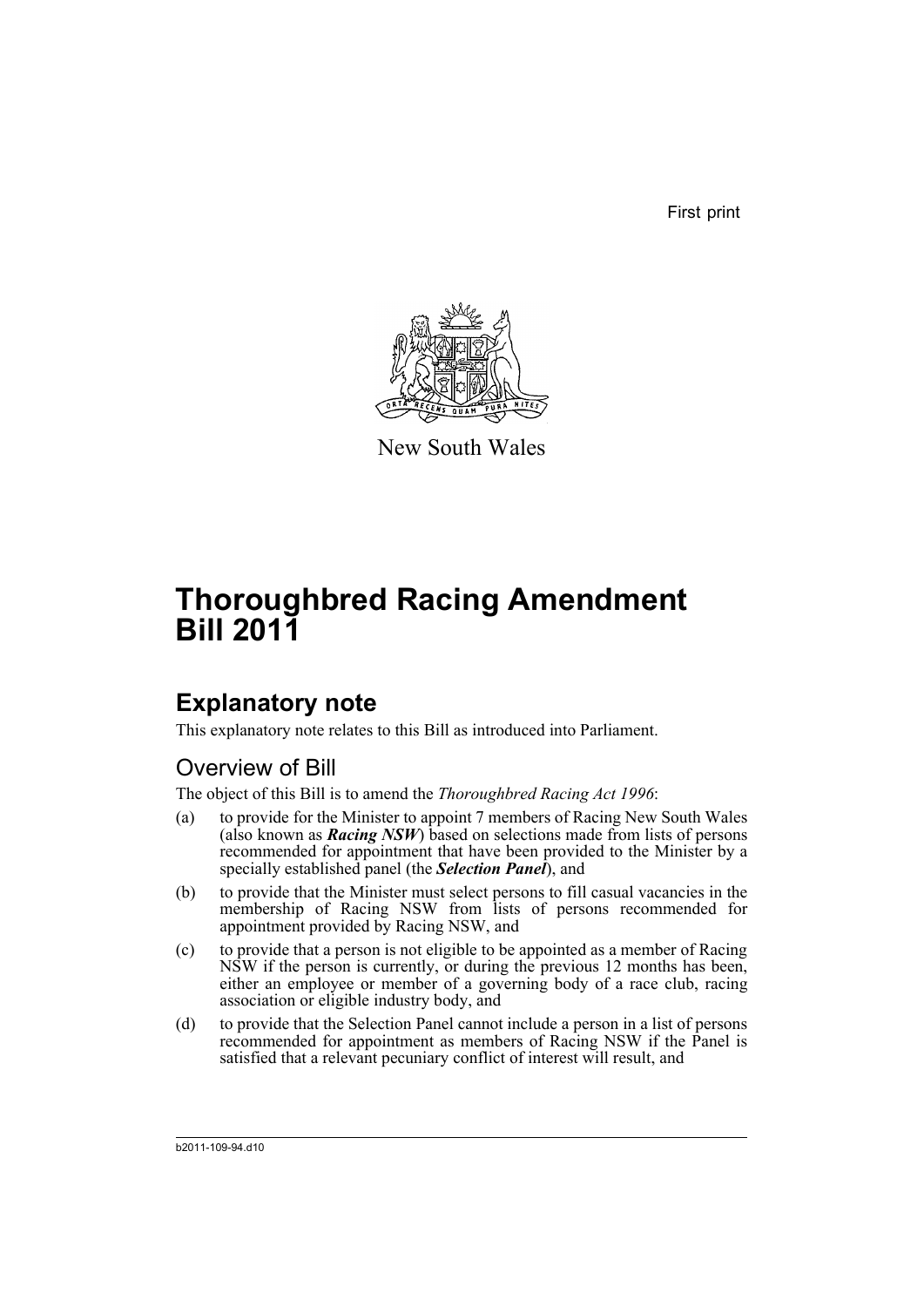Explanatory note

- (e) to provide for the Chairperson and Deputy Chairperson of Racing NSW to be appointed by the Minister based on selections made from a list of persons recommended for appointment provided by the Selection Panel, and
- (f) to require the members of Racing NSW not to participate in the making of decisions in which they have a pecuniary conflict of interest and to enable the Minister to remove a member who participates in the making of a decision where he or she has such a conflict of interest or has a relevant continuing conflict of interest, and
- (g) to enact provisions of a savings or transitional nature and make an amendment in the nature of statute law revision.

### Outline of provisions

**Clause 1** sets out the name (also called the short title) of the proposed Act.

**Clause 2** provides for the commencement of the proposed Act.

### **Schedule 1 Amendment of Thoroughbred Racing Act 1996 No 37**

**Schedule 1 [1]** enables the Minister to appoint 7 members of Racing NSW selected from lists of persons recommended for appointment provided by the Selection Panel or, in relation to casual vacancies, from lists of persons recommended for appointment by Racing NSW.

**Schedule 1 [2]** provides that a person is not eligible to be appointed as a member of Racing NSW if the person is currently, or during the previous 12 months has been, either an employee or member of a governing body of a race club, racing association or eligible industry body.

**Schedule 1 [3]** provides for the Minister to establish the Selection Panel. The principal functions of the Panel will be to prepare lists of persons recommended for appointment as members of Racing NSW or as the Chairperson or Deputy Chairperson of Racing NSW.

Currently, the Selection Panel is limited to recommending appointments for the precise number of vacancies concerned. Under the new provisions, the Selection Panel will be required to provide a list of recommendations that exceeds the number of vacancies so as to enable the Minister to make a selection.

Also, the new provisions prevent the Selection Panel from including a person in a list of persons recommended for appointment as members if the Panel is satisfied that the person has a direct or indirect pecuniary interest in any matter that gives rise (or is likely to give rise) to a conflict of interest of a nature that is incompatible with membership of Racing NSW.

The Selection Panel will be able to make recommendations concerning the term of office for which a person included in a list of recommended persons should hold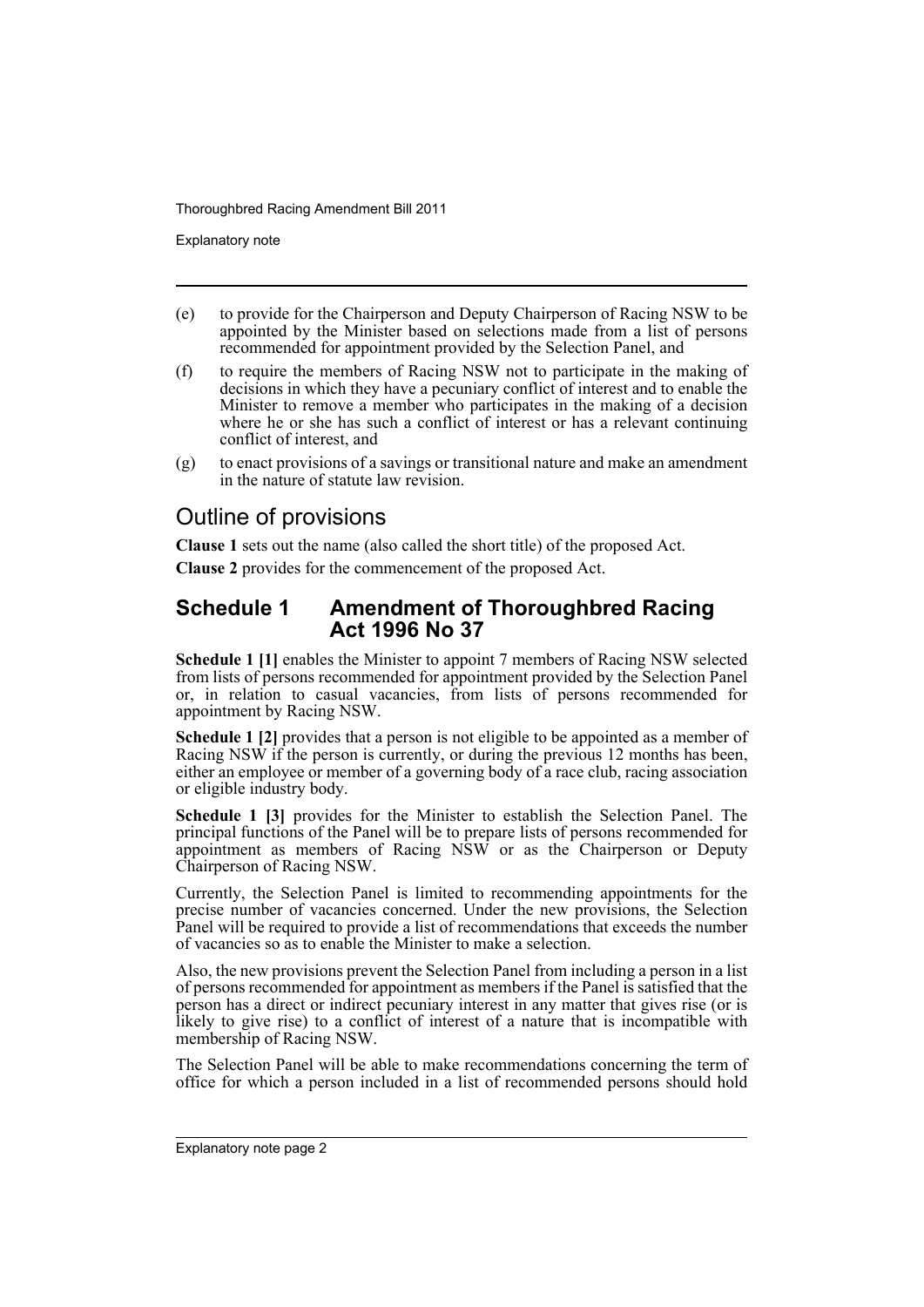Explanatory note

office if appointed. However, the recommendation will not be binding on the Minister. **Schedule 1 [4]** makes a consequential amendment.

**Schedule 1 [5]** omits a spent review provision.

**Schedule 1 [8]** enables the Minister to appoint the Chairperson and Deputy Chairperson of Racing NSW based on selections made from a list of persons recommended for appointment provided by the Selection Panel. Currently, the Chairperson and Deputy Chairperson are selected by the members of Racing NSW.

**Schedule 1 [9] and [10]** require the members of Racing NSW not to participate in the making of decisions in which they have a pecuniary conflict of interest. **Schedule 1 [6] and [7]** enable the Minister to remove an appointed member if satisfied that the member has:

- (a) contravened requirements concerning the disclosure of such pecuniary conflicts of interest, or
- (b) a direct or indirect pecuniary interest in any matter that gives rise (or is likely to give rise) to a conflict of interest of a nature that is incompatible with continued membership of Racing NSW.

The Minister will not be able to remove a member on any of these grounds unless the member has been given an opportunity to show cause as to why he or she should not be removed.

**Schedule 1 [11]** enables the Governor to make regulations of a savings or transitional nature consequent on the enactment of the proposed Act.

**Schedule 1 [12]** makes transitional arrangements. These arrangements include the following:

- (a) to provide for the establishment of the Selection Panel, pending the commencement of the new provisions to be inserted by the proposed Act, to enable it to prepare lists of persons recommended for appointment as the new members of Racing NSW and as the new Chairperson and new Deputy Chairperson of Racing NSW,
- (b) to provide for existing members of Racing NSW and the existing Chairperson and Deputy Chairperson to cease to hold office when the appointments of the new members take effect,
- (c) to recognise that existing members are eligible to be reappointed (or to be appointed or reappointed as the new Chairperson or Deputy Chairperson) if the Selection Panel includes them in the list of persons recommended for appointment.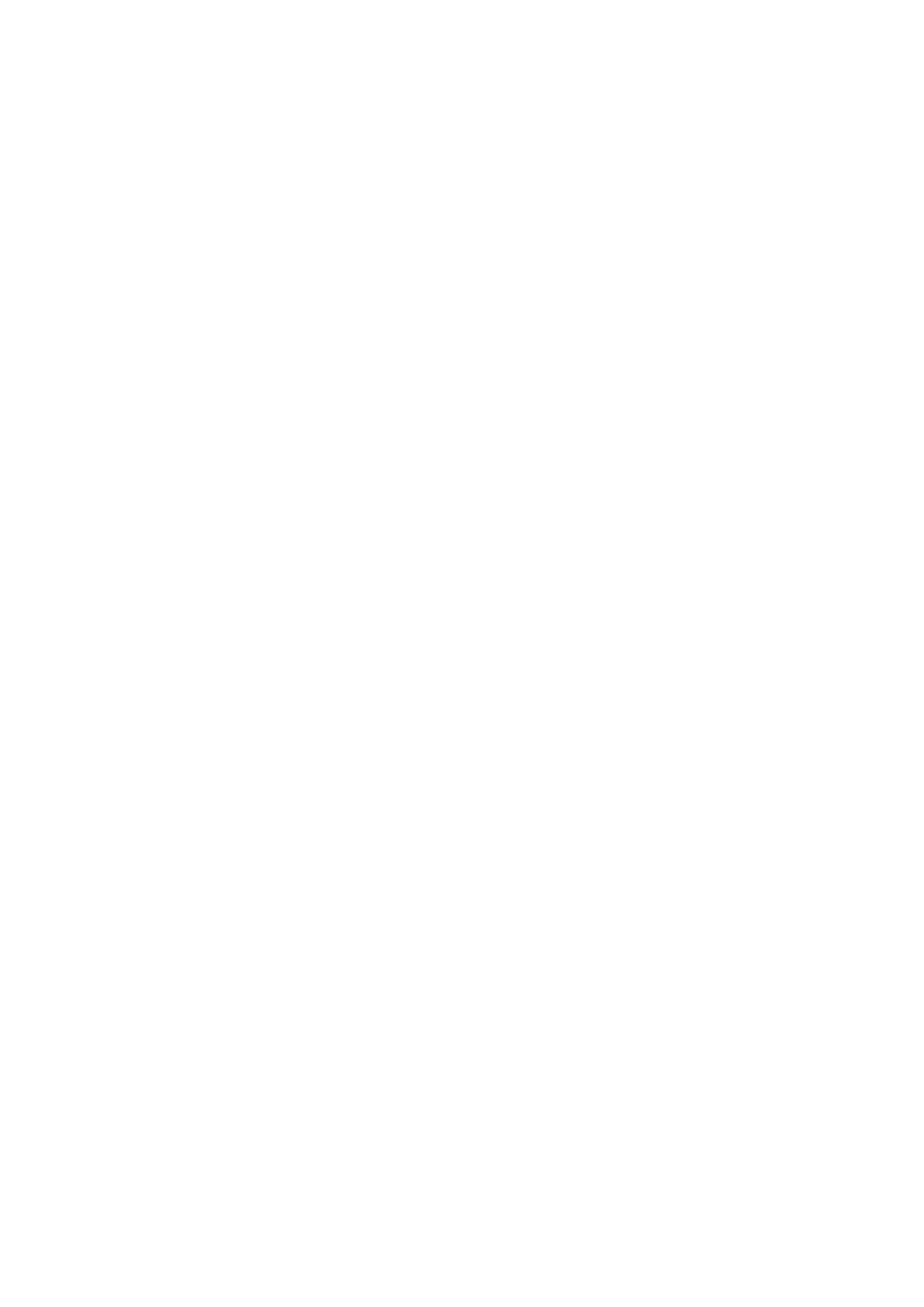First print



New South Wales

## **Thoroughbred Racing Amendment Bill 2011**

## **Contents**

|                                                            | Page |
|------------------------------------------------------------|------|
| Name of Act                                                |      |
| 2 Commencement                                             |      |
| Schedule 1 Amendment of Thoroughbred Racing Act 1996 No 37 |      |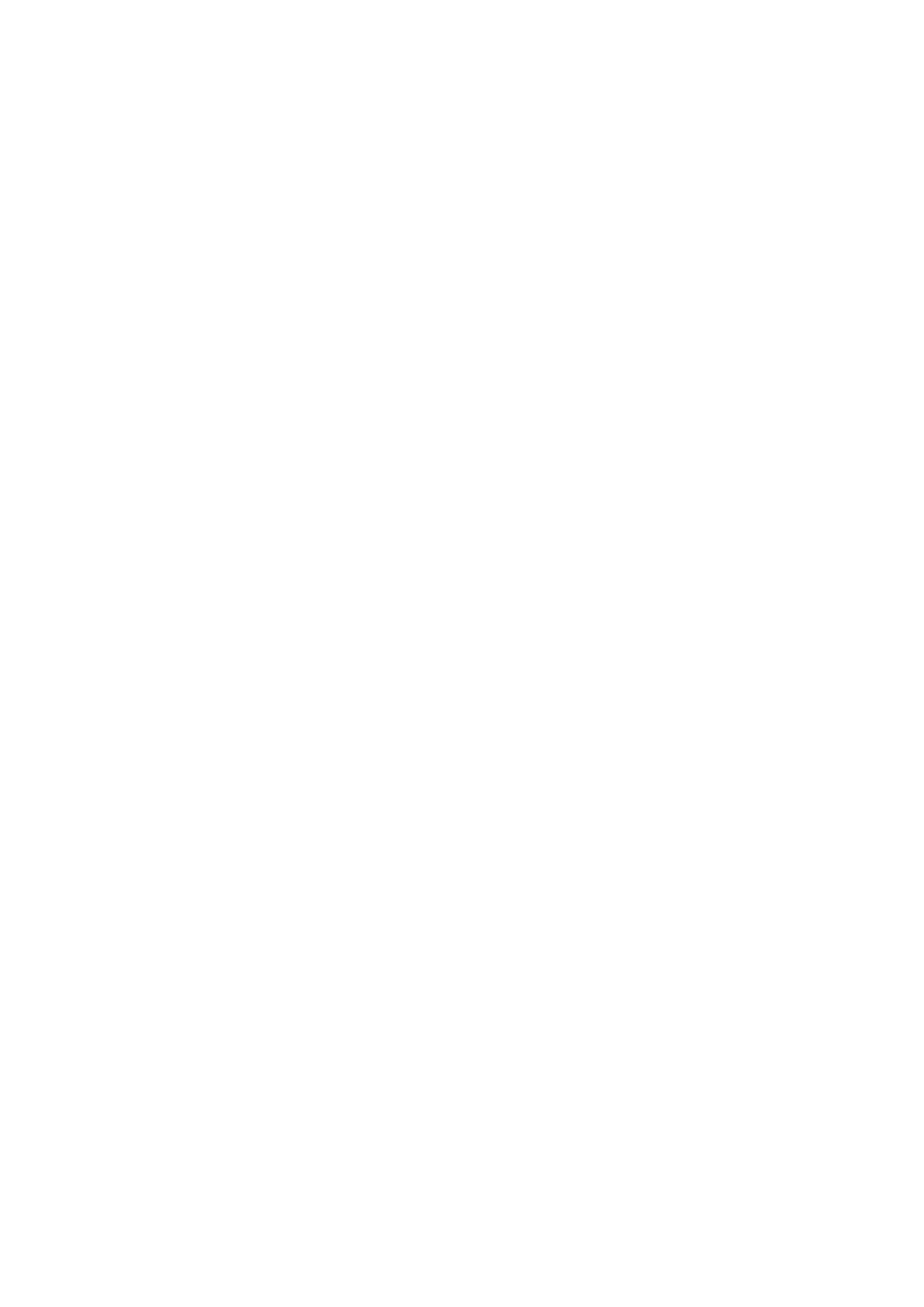

New South Wales

## **Thoroughbred Racing Amendment Bill 2011**

No , 2011

### **A Bill for**

An Act to amend the *Thoroughbred Racing Act 1996* to make further provision with respect to the membership of Racing New South Wales.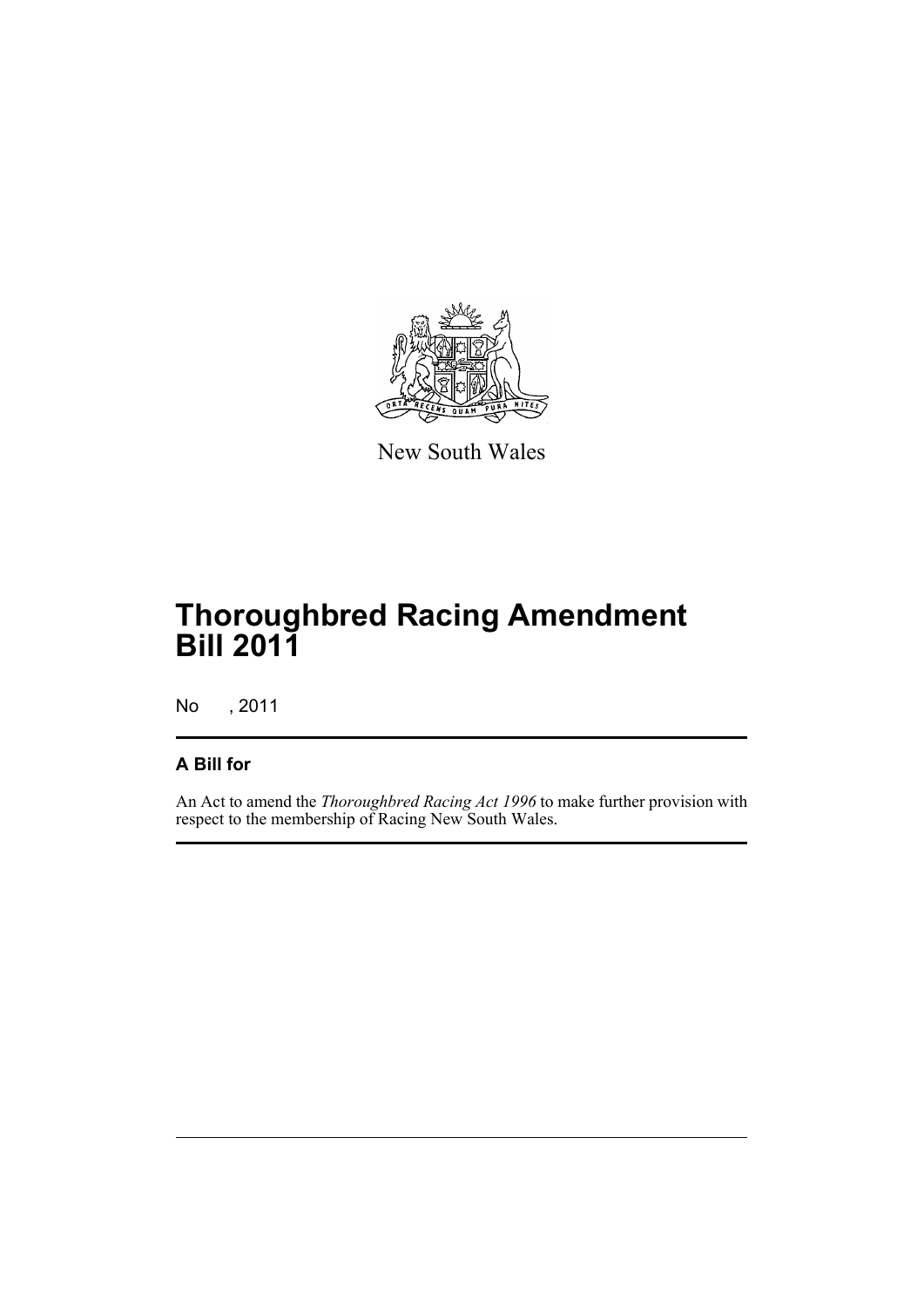<span id="page-7-1"></span><span id="page-7-0"></span>

|              |                                                                                                               | 1                                                         |
|--------------|---------------------------------------------------------------------------------------------------------------|-----------------------------------------------------------|
|              |                                                                                                               | $\mathcal{P}$                                             |
|              | This Act is the Thoroughbred Racing Amendment Act 2011.                                                       | 3                                                         |
| Commencement |                                                                                                               |                                                           |
| (1)          | This Act commences on a day or days to be appointed by proclamation,<br>except as provided by subsection (2). | 5<br>6                                                    |
| (2)          | Schedule 1 [11] and [12] commence on the date of assent to this Act.                                          | 7                                                         |
|              |                                                                                                               | The Legislature of New South Wales enacts:<br>Name of Act |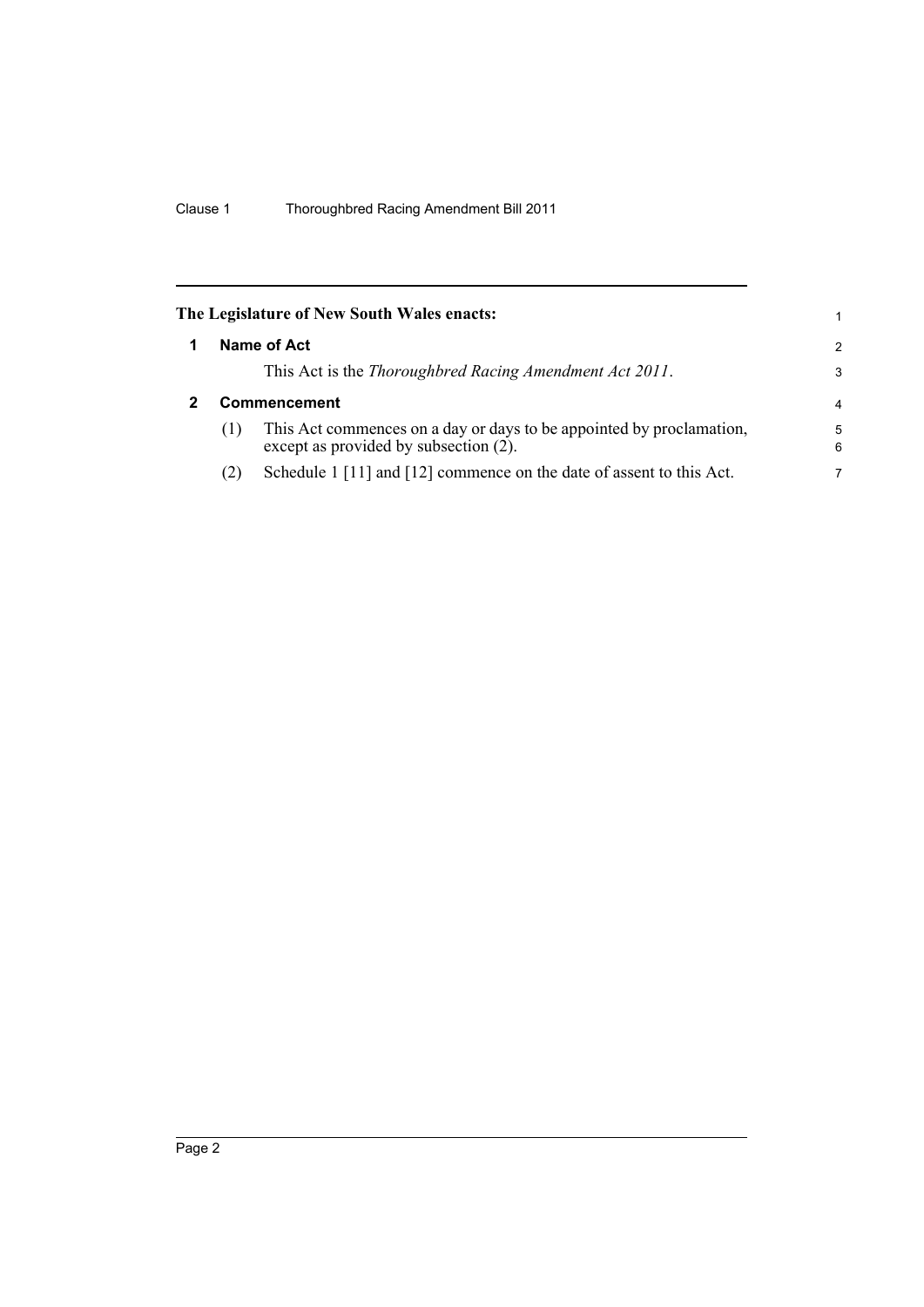Amendment of Thoroughbred Racing Act 1996 No 37 Schedule 1

#### <span id="page-8-0"></span>**Schedule 1 Amendment of Thoroughbred Racing Act 1996 No 37 [1] Section 6 Membership** Omit section 6 (1). Insert instead: (1) Racing NSW is to consist of the Chief Executive and 7 other members appointed by the Minister from time to time. (1A) The Minister is to appoint members as follows: (a) except as provided by paragraph (b)—each person appointed must be selected from a recommended members list that is provided to the Minister by the Selection Panel under section 7 in relation to the vacancy or vacancies concerned, (b) in the case of any casual vacancy (a vacancy in the office of an appointed member occurring other than by reason of the completion of the member's term of office)—each person appointed must be selected from a list of persons recommended for appointment to fill the vacancy or vacancies concerned that is provided to the Minister by Racing NSW. (1B) The number of persons listed in a list of persons recommended for appointment to fill any casual vacancy or vacancies must be more than the number of persons required to fill the vacancy or vacancies concerned. **Note.** See section 7 (2) (c) for a comparable requirement in relation to lists provided by the Selection Panel. **[2] Section 6 (2) (a) and (b)** Omit the paragraphs. Insert instead: (a) is currently, or during the previous 12 months has been, an employee of a race club, racing association or eligible industry body, or (b) is currently, or during the previous 12 months has been, a member of the governing body of a race club, racing association or eligible industry body, or 1  $\mathfrak{p}$ 3 4 5 6 7 8 9 10 11 12 13 14 15 16 17 18 19  $20$ 21 22 23 24 25 26 27 28 29 30 31 32 33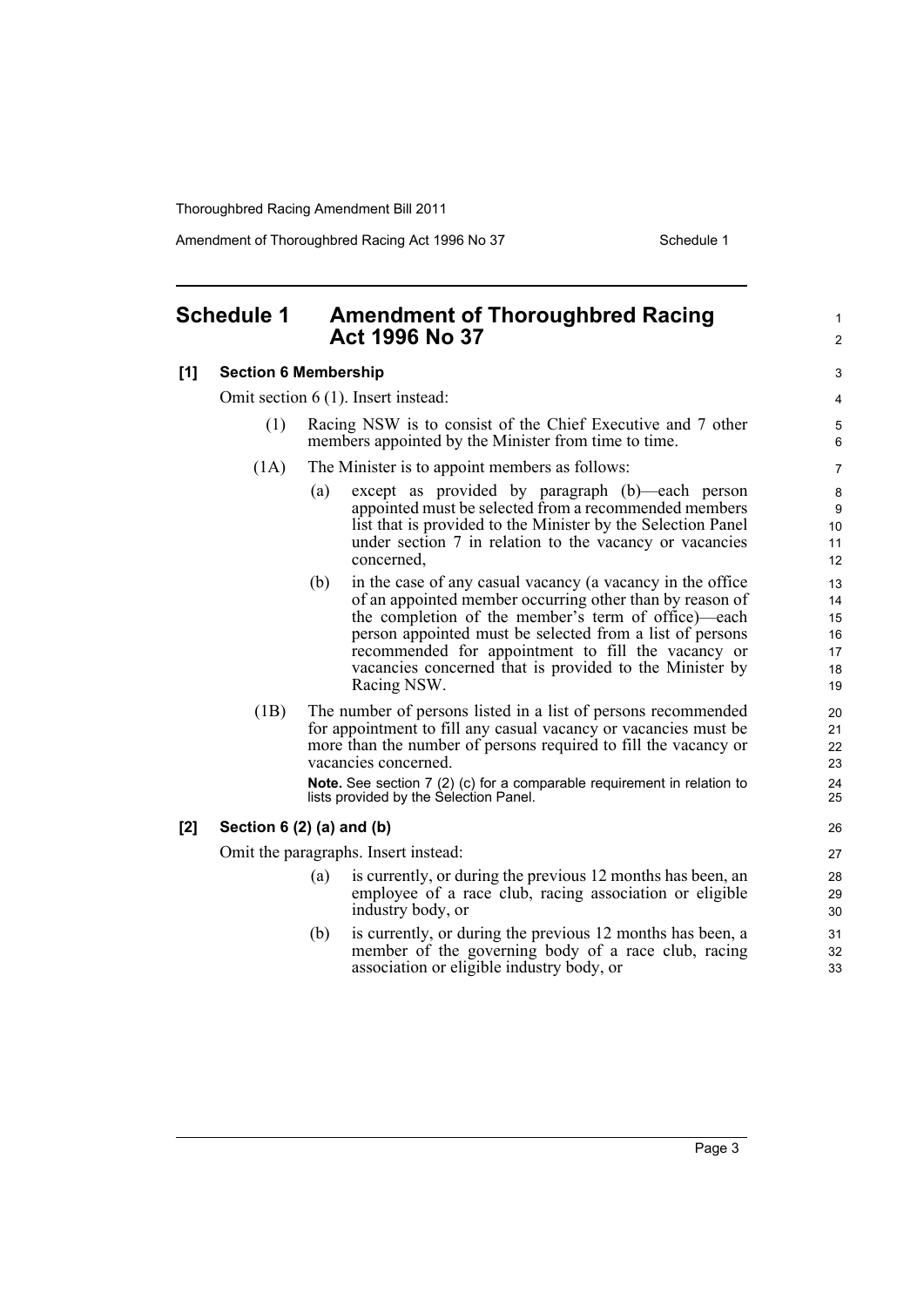Schedule 1 Amendment of Thoroughbred Racing Act 1996 No 37

| [3] | <b>Section 7</b> |                        |     |                                                                                                                                                                                                                                                                                                                                                                                                                                             | 1                                      |
|-----|------------------|------------------------|-----|---------------------------------------------------------------------------------------------------------------------------------------------------------------------------------------------------------------------------------------------------------------------------------------------------------------------------------------------------------------------------------------------------------------------------------------------|----------------------------------------|
|     |                  |                        |     | Omit the section. Insert instead:                                                                                                                                                                                                                                                                                                                                                                                                           | $\overline{2}$                         |
|     | 7                | <b>Selection Panel</b> |     |                                                                                                                                                                                                                                                                                                                                                                                                                                             |                                        |
|     |                  | (1)                    |     | The Minister is to establish a Selection Panel:                                                                                                                                                                                                                                                                                                                                                                                             | 4                                      |
|     |                  |                        | (a) | to prepare and provide to the Minister a list of persons<br>recommended for appointment as members of Racing<br>NSW when any vacancies arise (a <i>recommended members</i><br><i>list</i> ), and                                                                                                                                                                                                                                            | 5<br>6<br>$\overline{7}$<br>8          |
|     |                  |                        | (b) | to prepare and provide to the Minister a list of persons<br>recommended for appointment as the Chairperson or<br>Deputy Chairperson of Racing NSW when any vacancies<br>arise, and                                                                                                                                                                                                                                                          | 9<br>10<br>11<br>12                    |
|     |                  |                        | (c) | to recommend the terms of office for persons included in<br>any such list.                                                                                                                                                                                                                                                                                                                                                                  | 13<br>14                               |
|     |                  | (2)                    |     | A list provided to the Minister under this section:                                                                                                                                                                                                                                                                                                                                                                                         | 15                                     |
|     |                  |                        | (a) | must list the persons recommended for appointment and<br>recommend terms of office for the persons listed, and                                                                                                                                                                                                                                                                                                                              | 16<br>17                               |
|     |                  |                        | (b) | may list persons as being recommended for appointment<br>both as members of Racing NSW and as the Chairperson<br>or Deputy Chairperson of Racing NSW, and                                                                                                                                                                                                                                                                                   | 18<br>19<br>20                         |
|     |                  |                        | (c) | must list more persons than the number of persons required<br>to fill the vacancy or vacancies concerned.                                                                                                                                                                                                                                                                                                                                   | 21<br>22                               |
|     |                  | (3)                    |     | The Selection Panel must not include a person in a recommended<br>members list unless the Panel is satisfied that the person has<br>experience in a senior administrative role or experience at a<br>senior level in one or more of the fields of business, finance, law,<br>marketing, technology, commerce, regulatory administration or<br>regulatory enforcement.                                                                       | 23<br>24<br>25<br>26<br>27<br>28       |
|     |                  | (4)                    |     | Before including a person in a recommended members list, the<br>Selection Panel must conduct a probity check of the person (with<br>the level of scrutiny as determined by the Minister). The Minister<br>is to appoint a Probity Adviser to assist the Selection Panel to<br>conduct probity checks.                                                                                                                                       | 29<br>30<br>31<br>32<br>33             |
|     |                  | (5)                    |     | The Selection Panel is to choose between candidates for inclusion<br>in a list to be provided under this section on the basis of merit,<br>with merit to be determined on the basis of a candidate's abilities,<br>qualifications, experience and personal qualities that are relevant<br>to the performance of the duties of membership of Racing NSW<br>or the duties of the Chairperson or Deputy Chairperson (as the<br>case requires). | 34<br>35<br>36<br>37<br>38<br>39<br>40 |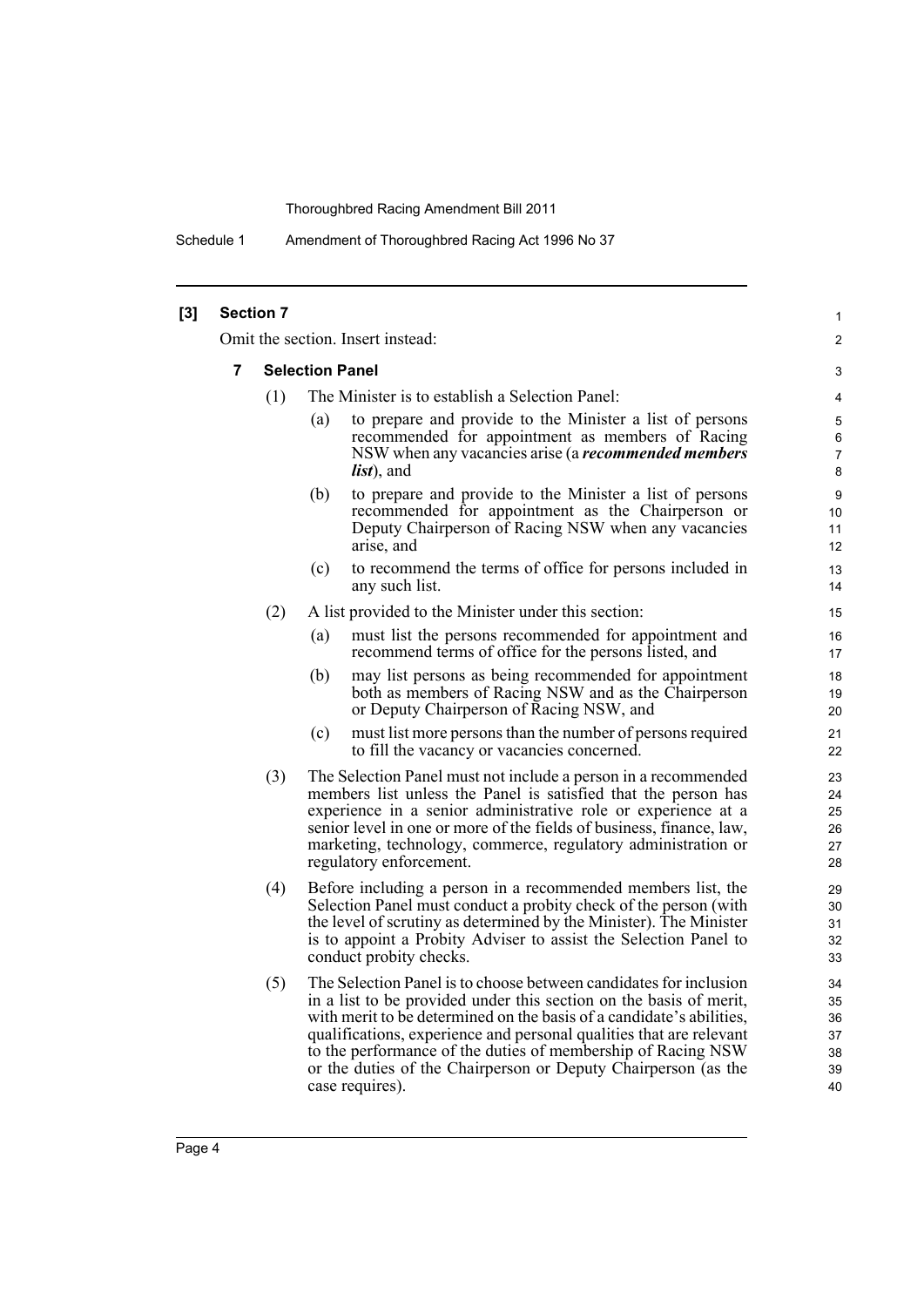### Amendment of Thoroughbred Racing Act 1996 No 37 Schedule 1

|     | (6)                               | The Selection Panel must not include a person in a recommended<br>members list if the Panel is satisfied that the person has a direct<br>or indirect pecuniary interest in any matter that gives rise (or is<br>likely to give rise) to a conflict of interest of a nature that is<br>incompatible with membership of Racing NSW. | 1<br>$\overline{\mathbf{c}}$<br>3<br>4<br>5 |
|-----|-----------------------------------|-----------------------------------------------------------------------------------------------------------------------------------------------------------------------------------------------------------------------------------------------------------------------------------------------------------------------------------|---------------------------------------------|
|     | (7)                               | The term of office for which the Minister may appoint a person<br>selected from a list provided under this section may (but need<br>not) be the term of office recommended by the Selection Panel.                                                                                                                                | 6<br>$\overline{7}$<br>8                    |
| [4] |                                   | Section 8 Term of office of members                                                                                                                                                                                                                                                                                               | 9                                           |
|     | section $8(1)$ .                  | Omit "recommended by the Selection Panel under section 7" from                                                                                                                                                                                                                                                                    | 10 <sup>°</sup><br>11                       |
| [5] |                                   | <b>Section 9 Review of appointments process</b>                                                                                                                                                                                                                                                                                   | 12 <sup>2</sup>                             |
|     | Omit the section.                 |                                                                                                                                                                                                                                                                                                                                   | 13                                          |
| [6] |                                   | <b>Section 15 Vacation of office</b>                                                                                                                                                                                                                                                                                              | 14                                          |
|     |                                   | Insert "or $(3)$ " after "subsection $(2)$ " in section 15 $(1)$ (f).                                                                                                                                                                                                                                                             | 15                                          |
| [7] |                                   | Section 15 (3) and (4)                                                                                                                                                                                                                                                                                                            | 16                                          |
|     |                                   | Insert after section $15(2)$ :                                                                                                                                                                                                                                                                                                    | 17                                          |
|     | (3)                               | The Minister may also remove an appointed member from office.<br>if the Minister is satisfied that the member has:                                                                                                                                                                                                                | 18<br>19                                    |
|     |                                   | contravened section 21 (Disclosure of pecuniary interests)<br>(a)<br>by members), or                                                                                                                                                                                                                                              | 20<br>21                                    |
|     |                                   | a direct or indirect pecuniary interest in any matter that<br>(b)<br>gives rise (or is likely to give rise) to a conflict of interest<br>of a nature that is incompatible with continued<br>membership of Racing NSW.                                                                                                             | 22<br>23<br>24<br>25                        |
|     | (4)                               | The Minister may not remove a member from office under<br>subsection (3) unless the Minister has first given the member an<br>opportunity to show cause why the member should not be<br>removed from office.                                                                                                                      | 26<br>27<br>28<br>29                        |
| [8] | <b>Section 16</b>                 |                                                                                                                                                                                                                                                                                                                                   | 30                                          |
|     | Omit the section. Insert instead: |                                                                                                                                                                                                                                                                                                                                   |                                             |
|     | 16                                | <b>Chairperson and Deputy Chairperson of Racing NSW</b>                                                                                                                                                                                                                                                                           | 32                                          |
|     | (1)                               | The Minister is to appoint one of the appointed members of<br>Racing NSW as the Chairperson of Racing NSW and another<br>appointed member as the Deputy Chairperson of Racing NSW.                                                                                                                                                | 33<br>34<br>35                              |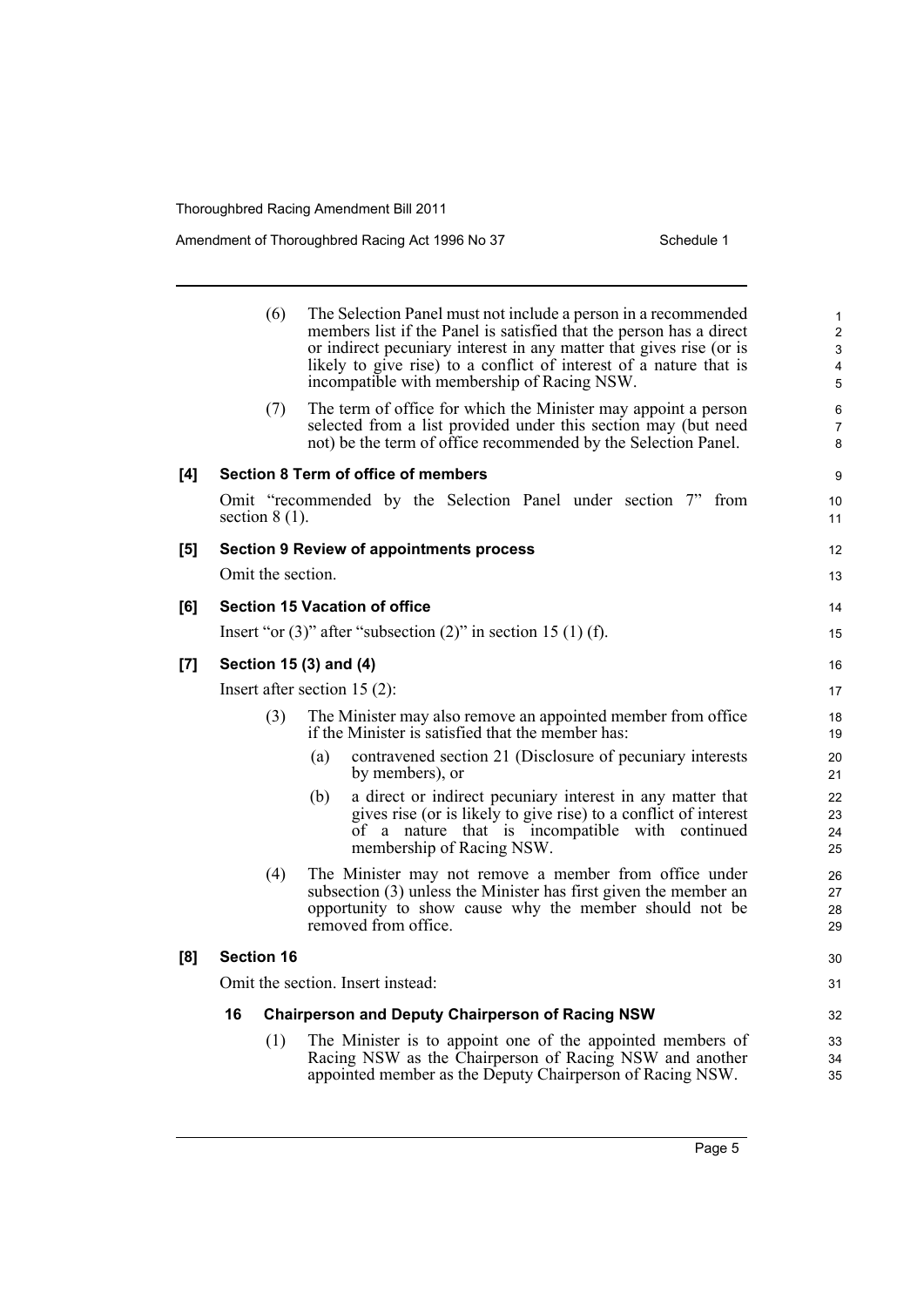| Schedule 1 | Amendment of Thoroughbred Racing Act 1996 No 37 |  |  |
|------------|-------------------------------------------------|--|--|
|            |                                                 |  |  |

|        | (2)                   | The Minister must select persons for appointment as the<br>Chairperson or Deputy Chairperson to a vacancy in any of those<br>offices from a list of persons recommended for appointment as<br>such that is provided to the Minister by the Selection Panel under<br>section 7 in relation to the vacancy concerned. | 1<br>$\overline{c}$<br>$\mathbf{3}$<br>4<br>5 |
|--------|-----------------------|---------------------------------------------------------------------------------------------------------------------------------------------------------------------------------------------------------------------------------------------------------------------------------------------------------------------|-----------------------------------------------|
|        | (3)                   | The appointment of a person as the Chairperson or Deputy<br>Chairperson may be made by the relevant instrument of<br>appointment of the person as an appointed member or by another<br>instrument executed by the Minister.                                                                                         | 6<br>$\overline{7}$<br>8<br>9                 |
|        | (4)                   | The Chairperson or Deputy Chairperson is to be appointed to<br>hold office (subject to this Act) for a period of up to 4 years,<br>unless the Chairperson or Deputy Chairperson sooner vacates<br>office as such.                                                                                                   | 10<br>11<br>12<br>13                          |
|        | (5)                   | The Minister may remove a person from office as the<br>Chairperson or Deputy Chairperson at any time.                                                                                                                                                                                                               | 14<br>15                                      |
|        | (6)                   | A person ceases to hold office as Chairperson or Deputy<br>Chairperson if he or she:                                                                                                                                                                                                                                | 16<br>17                                      |
|        |                       | (a)<br>resigns the office by instrument in writing addressed to the<br>Minister, or                                                                                                                                                                                                                                 | 18<br>19                                      |
|        |                       | is removed from that office by the Minister, or<br>(b)                                                                                                                                                                                                                                                              | 20                                            |
|        |                       | (c)<br>ceases to hold office as a member of Racing NSW.                                                                                                                                                                                                                                                             | 21                                            |
|        | (7)                   | The Chairperson or Deputy Chairperson does not cease to be a<br>member of Racing NSW merely because he or she ceases to be<br>Chairperson or Deputy Chairperson.                                                                                                                                                    | 22<br>23<br>24                                |
| [9]    |                       | Section 21 Disclosure of pecuniary interests by members                                                                                                                                                                                                                                                             | 25                                            |
|        | section 21 $(4)$ .    | Omit "must not, unless Racing NSW otherwise determines" from                                                                                                                                                                                                                                                        | 26<br>27                                      |
|        | Insert "must not".    |                                                                                                                                                                                                                                                                                                                     | 28                                            |
| $[10]$ | <b>Section 21 (5)</b> |                                                                                                                                                                                                                                                                                                                     | 29                                            |
|        | Omit the subsection.  |                                                                                                                                                                                                                                                                                                                     | 30                                            |
| [11]   |                       | <b>Schedule 1 Savings and transitional provisions</b>                                                                                                                                                                                                                                                               | 31                                            |
|        |                       |                                                                                                                                                                                                                                                                                                                     |                                               |
|        |                       | Insert at the end of clause $3(1)$ :                                                                                                                                                                                                                                                                                | 32                                            |
|        |                       | Thoroughbred Racing Amendment Act 2011                                                                                                                                                                                                                                                                              | 33                                            |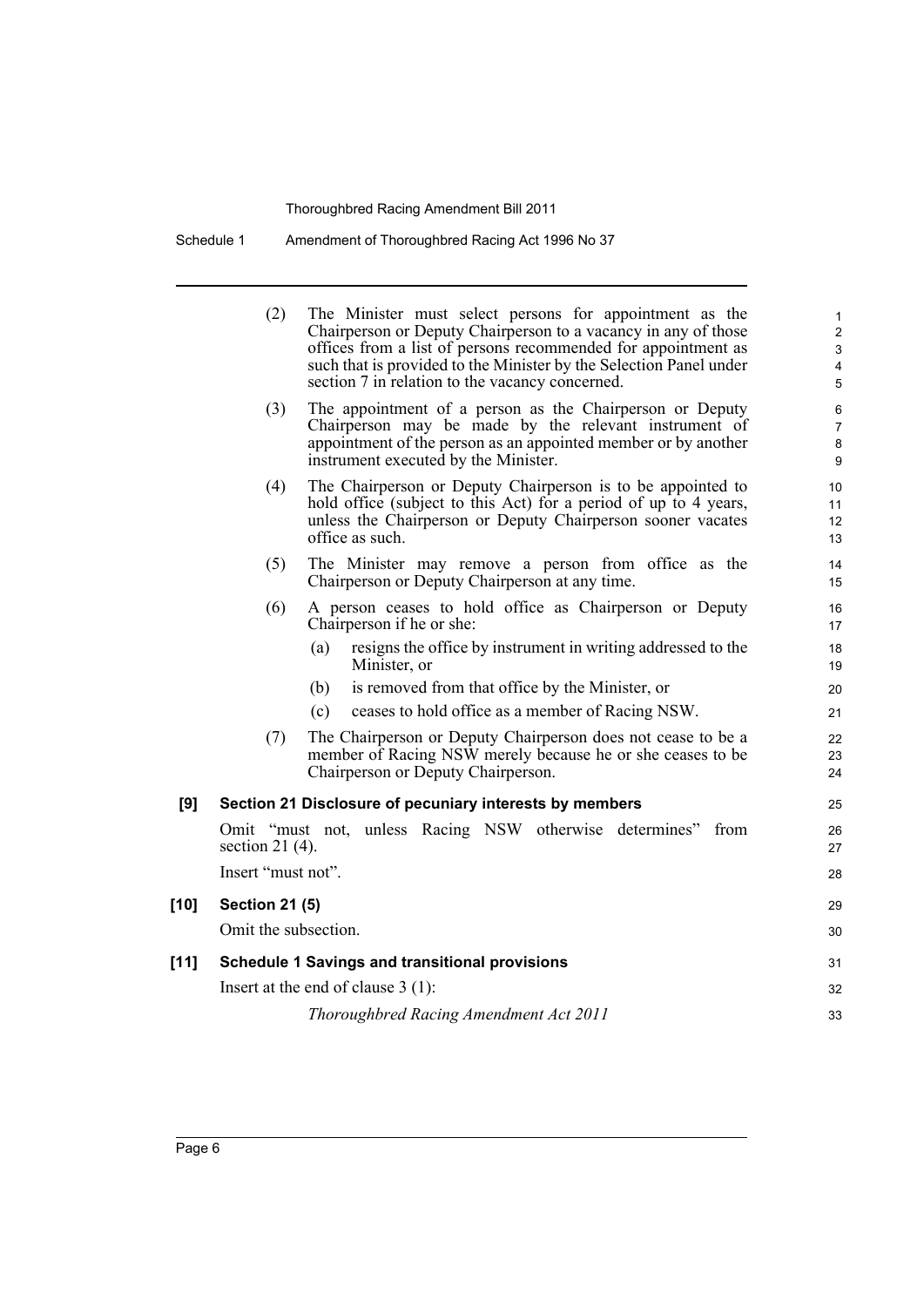Amendment of Thoroughbred Racing Act 1996 No 37 Schedule 1

| $[12]$ | Schedule 1, Part 11<br>Insert after Part 10: |     |                                                                                                                                                                                                                                                                                                                                                                                                                                        |                                        |
|--------|----------------------------------------------|-----|----------------------------------------------------------------------------------------------------------------------------------------------------------------------------------------------------------------------------------------------------------------------------------------------------------------------------------------------------------------------------------------------------------------------------------------|----------------------------------------|
|        |                                              |     |                                                                                                                                                                                                                                                                                                                                                                                                                                        |                                        |
|        | Part 11                                      |     | Provisions consequent on enactment of<br><b>Thoroughbred Racing Amendment Act</b><br>2011                                                                                                                                                                                                                                                                                                                                              | 3<br>4<br>5                            |
|        | 43                                           |     | <b>Definitions</b>                                                                                                                                                                                                                                                                                                                                                                                                                     | 6                                      |
|        |                                              |     | In this Part:                                                                                                                                                                                                                                                                                                                                                                                                                          | 7                                      |
|        |                                              |     | <b>amending Act</b> means the Thoroughbred Racing Amendment Act<br>2011.                                                                                                                                                                                                                                                                                                                                                               | 8<br>9                                 |
|        |                                              |     | <i>introduction day</i> means the day on which the Bill for the<br>amending Act was first introduced into Parliament.                                                                                                                                                                                                                                                                                                                  | 10<br>11                               |
|        |                                              |     | new Chairperson of Racing NSW—see clause 44 (1).                                                                                                                                                                                                                                                                                                                                                                                       | 12                                     |
|        |                                              |     | new Deputy Chairperson of Racing NSW—see clause 44 (1).                                                                                                                                                                                                                                                                                                                                                                                | 13                                     |
|        |                                              |     | new members of Racing NSW—see clause 44 (1).                                                                                                                                                                                                                                                                                                                                                                                           | 14                                     |
|        |                                              |     | <i>reconstitution day</i> means the day on which Schedule 1 [1] to the<br>amending Act commences.                                                                                                                                                                                                                                                                                                                                      | 15<br>16                               |
|        | 44                                           |     | Transitional arrangements for appointment of new membership of<br><b>Racing NSW</b>                                                                                                                                                                                                                                                                                                                                                    | 17<br>18                               |
|        |                                              | (1) | For the purpose of facilitating the appointment of the members of<br>Racing NSW in accordance with section 6 as amended by the<br>amending Act (the <i>new members</i> of Racing NSW) and the<br>appointment of a Chairperson and Deputy Chairperson in<br>accordance with section 16 as substituted by the amending Act<br>(the new Chairperson and new Deputy Chairperson of Racing<br>NSW) with effect from the reconstitution day: | 19<br>20<br>21<br>22<br>23<br>24<br>25 |
|        |                                              |     | the Selection Panel provided for by section 7 (as<br>(a)<br>substituted by the amending Act) may be established, and<br>any function of the Selection Panel may be exercised,<br>before the reconstitution day as if the whole of the<br>amending Act had commenced on the date of assent to that<br>Act, and                                                                                                                          | 26<br>27<br>28<br>29<br>30<br>31       |
|        |                                              |     | the Minister may appoint a Probity Adviser under section<br>(b)<br>7 (as substituted by the amending Act), and any function of<br>the Probity Adviser may be exercised, before the<br>reconstitution day as if the whole of the amending Act had<br>commenced on the date of assent to that Act, and                                                                                                                                   | 32<br>33<br>34<br>35<br>36             |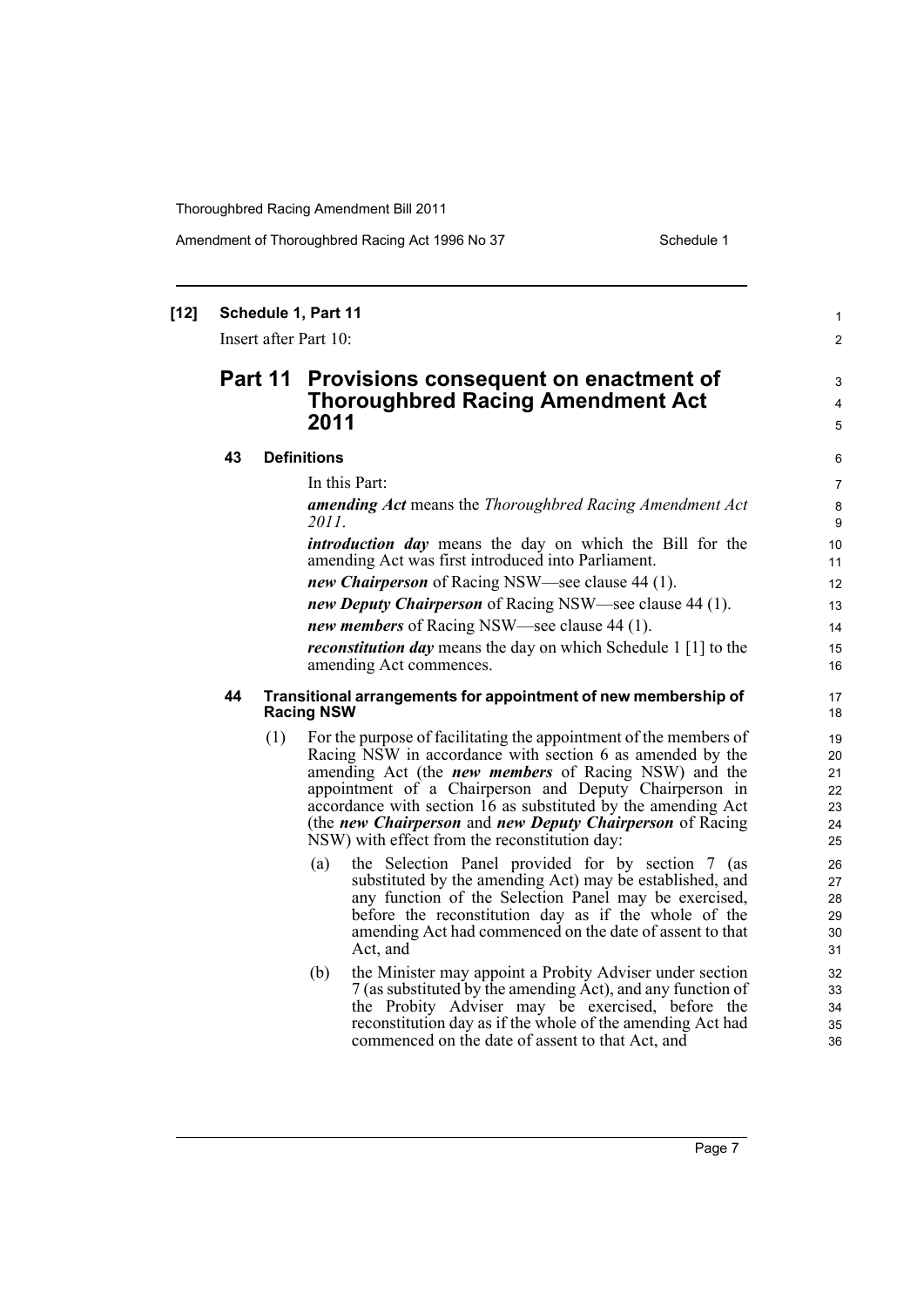#### Schedule 1 Amendment of Thoroughbred Racing Act 1996 No 37

(c) the Minister may, pursuant to a list provided to the Minister before the reconstitution day, appoint the new members of Racing NSW and the new Chairperson and new Deputy Chairperson of Racing NSW before the reconstitution day, with the appointments to take effect on that day.

(2) As soon as practicable after the commencement of this clause, the Minister is to establish the Selection Panel for the purpose of providing to the Minister a list of persons recommended for appointment as the new members of Racing NSW and the new Chairperson and new Deputy Chairperson of Racing NSW, as provided by this clause, and recommending their terms of office.

#### **45 Former members, Chairperson and Deputy Chairperson of Racing NSW**

- (1) On the reconstitution day:
	- (a) each person holding office as an appointed member of Racing NSW immediately before that day ceases to hold that office, and
	- (b) each person holding office as the Chairperson or Deputy Chairperson of Racing NSW immediately before that day ceases to hold that office.
- (2) Any person who ceases to hold an office by operation of this clause:
	- (a) is not entitled to any remuneration or compensation because of loss of that office, and
	- (b) is eligible (if otherwise qualified and subject to sections 6 and 16 as amended or substituted by the amending Act) to be appointed as a new member of Racing NSW and, if so appointed, also to be appointed as the new Chairperson or new Deputy Chairperson of Racing NSW.
- (3) Neither this clause nor any amendment made by the amending Act to section 6 or 16 affects:
	- (a) the continuity of existence of Racing NSW as a body corporate established by this Act, or
	- (b) the continuity of operation of any decision made or other action taken by the members (or the Chairperson or Deputy Chairperson) of Racing NSW before ceasing to hold office under this clause, or
	- (c) the continuity of employment of the Chief Executive and other members of staff of Racing NSW.